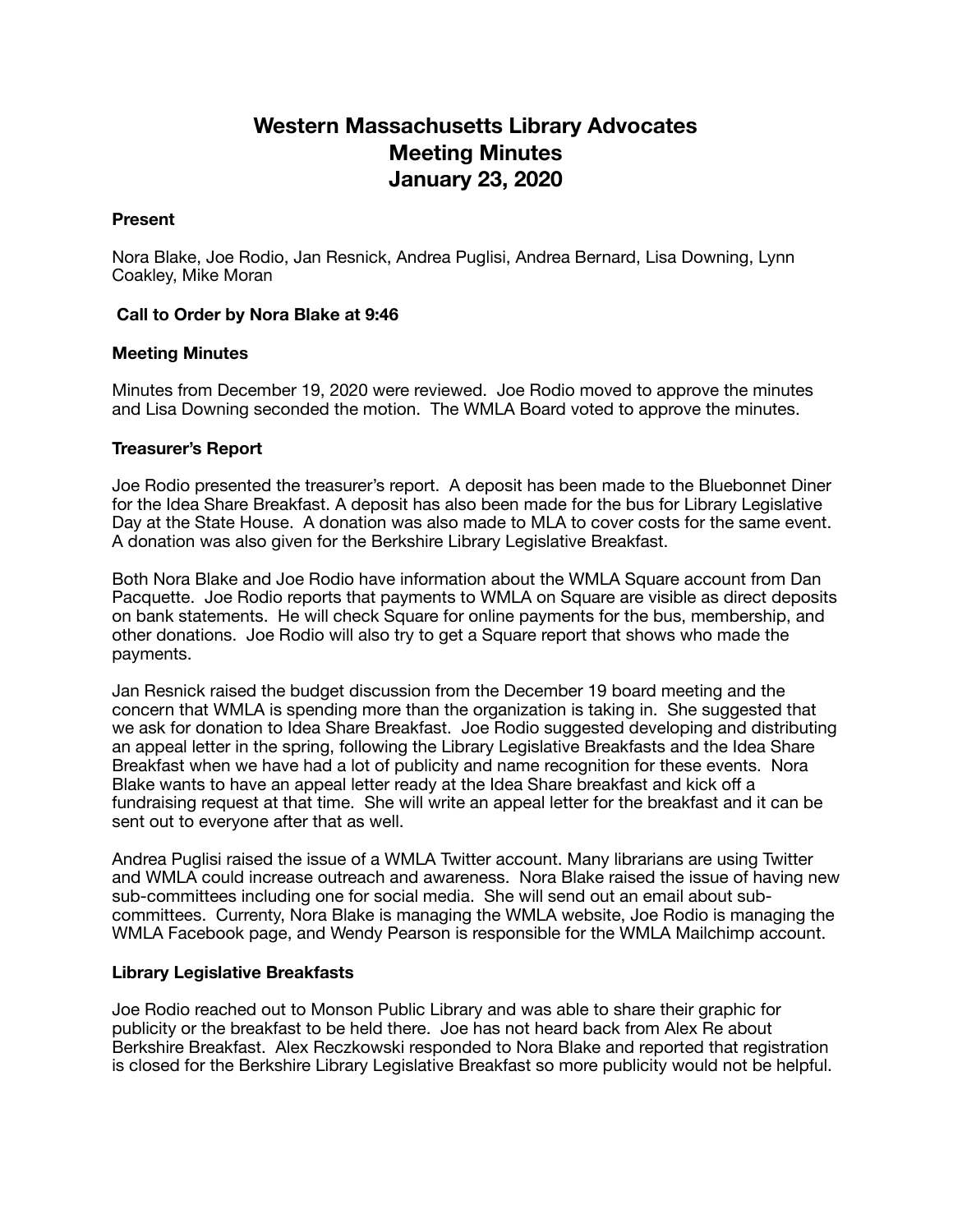Wendy Pearson sent out email reminders to register for upcoming Library Legislative Breakfasts through Mailchimp and on the WMLA website and on the Facebook page. Joe Rodio also sent out a flyer through delivery to all of the libraries for upcoming breakfasts. Registration for the legislative breakfasts has been slow. Joe Rodio reminds people to please register. A Legislative Breakfast email blast will go out again.

Nora Blake suggested WMLA have new voices promote the organization and its advocacy work on behalf of libraries at the breakfasts. Nora Blake and Joe Rodio will provide an outline of talking points. Lisa Downing will speak at the breakfast in Leverett. Jan Resnick will be at all of the breakfasts representing MBLC. Lynn Coakley will speak at the Berkshire breakfast.

Getting the agenda from the breakfast hosts is helpful for making good speaking points. Nora Blake, Jan Resnick, and Joe Rodio will try to get agendas from the host sites. The library legislative breakfasts were difficult to organize this year. Nora Blake suggests that in the future WMLA organize the breakfasts for the host site, getting speakers and preparing agendas, etc. Additionally, there is a need to speak to host libraries about ensuring that all legislators have been invited to attend at least one breakfast, even if the breakfasts are outside of their district. Some representatives are holding listening tours and office hours in libraries which may be a reason that it was harder to organize this year. But, familiarity with a library facility and understanding the needs of libraries may be two different things.

## **MLA Legislative Committee Report and Library Legislative Day**

Mike Moran provided the report from MLA Legislative Committee. The flyer announcing bus availability and registration is complete. Online registration is available through the on the WMLA website via Square.

MLA is opening registration on February 12, 2020 for Library Legislative Day at the State House Joe Rodio will revise the WMLA flyer to reflect the need to register separately for both the bus and the event.

Mike Moran raised the question if including speakers from the MLA Committees, suggesting that MLA, MLS, MBLC, and WMLA should all have a role. Joe Rodio raises the point that the other groups depend on state funding and MLA does not. But, MLA could talk about its advocacy role. MBLC produces the legislative agenda and MLA ratifies the agenda so there is consensus. MLA does need to be seen as a major player in the process. It was suggested that the MLA find out if there are regions that do not have legislative breakfasts. MLA could play a role in getting that started in those areas which may be a way for MLA to have a greater role. The MLA is very appreciative of the WMLA contribution to the event.

Mike Moran anticipated supporting the legislative breakfast in Monson. Joe Rodio pointed out that Monson is getting reimbursed by CMLA and most of Senator Gobi's district is in Worcester County. WMLA sees the breakfast as part of CMLA budget and will not make a contribution this year.

Mary Rose Quinn, MBLC sent an email about the Governor's budget which included at least a 1% increase for all library lines. There is a 17% increase for administrative costs as MBLC must move and their rent will be higher. The group agreed that the increases provide a good start as a baseline.

The MLA registration form for Library Legislative Day will have a place for participants to indicate if they are in need of help to make appointments with legislators. Mike Moran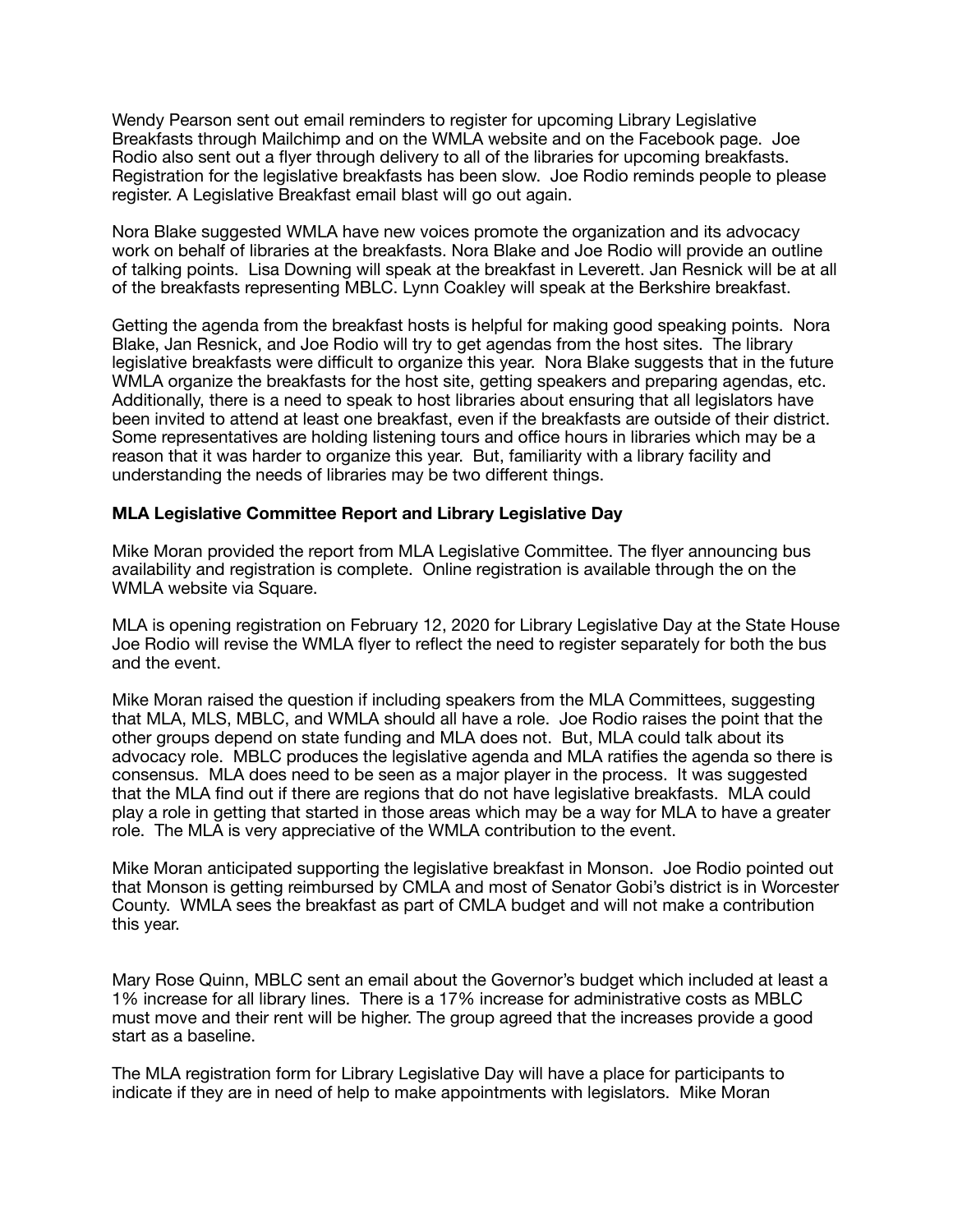reminded the group that talking to aides is as good as talking to the legislators. WMLA will make its own appointments and will try to coordinate to set up appointments efficiently. Nora Blake will talk to Katherine Hand about how she set up appointments last year.

# **LOGO**

Nora Blake has reached out to WMLA Board Members who are not present for their feedback.

Melissa LeFever spoke to Joe before she put her proposal together to get background information. She was able to use that information to understand WMLA's needs. The board members present discussed the draft logos. Nora Blake would like to get away from the state outline. She preferred the talk bubbles because they are simpler. Katherine Hand, Wendy Pearson , and Toni Golinski-Foisy also did not like the state outline. In addition, Katherine Hand and Toni Golinsky-Foisy wanted more modern colors. Joe Rodio pointed out that having a logo that can transition to grayscale is important.

Joe Rodio suggested an image for libraries and an image for advocacy could form a circle that could be used as a badge. The board agreed that the intersection of libraries and advocacy is important as is the idea of the badge.

Andrea Puglisi suggested using sans serif fonts to increase accessibility.

Lisa Downing was drawn to the map as stronger and bolder but felt that either image would put the WMLA in a better position. Mike Moran voiced that he did not have a strong preference for the images presented.

Lynn Coakley did not like the two conversation bubbles as they seemed to represent silence rather than advocacy. And, she thought that the state logo highlights WMLA's beginnings and maybe a time that has gone past.

Jan Resnick does feel that the WMLA location is tied to identity but she wants to change the way that the state logo shows everything pointing to the east.

Nora Blake will present feedback to Melissa Lefever and will ask for a new image emphasizing the idea of the badge, a sans-serif font, an image that can transition easily to grayscale, and an image connecting libraries and advocacy.

## **MBLC**

New MBLC commissioners need to be appointed. Jan Resnick explained that candidates submit resumes to the Boards and Commissions Office at <<https://appointments.state.ma.us/> >. The applicant does not need organizational support but it helps. And the active support of a legislator is helpful too. Applicants also need to pass a background check. Anyone can apply and applications are always open. We need diverse candidates who know about Western Massachusetts libraries. It is helpful to submit a slate of at least five applicants and enlist support from legislators. Boards and Commissions make a selection and notify the selected person. The selection process can take several months to several years. MBLC can only contact Boards and Commissions to get updates on the process, not as an advocate for the applicants. may take anywhere from several months to years to get the appointment. Responsibilities for the position include attending monthly MBLC meetings. A travel reimbursement is available. Meetings take place across the state. The MBLC is an activist board that goes to library events throughout the state and members serve on various committees. Each member can decide how active to be. Commissioners also receive a large